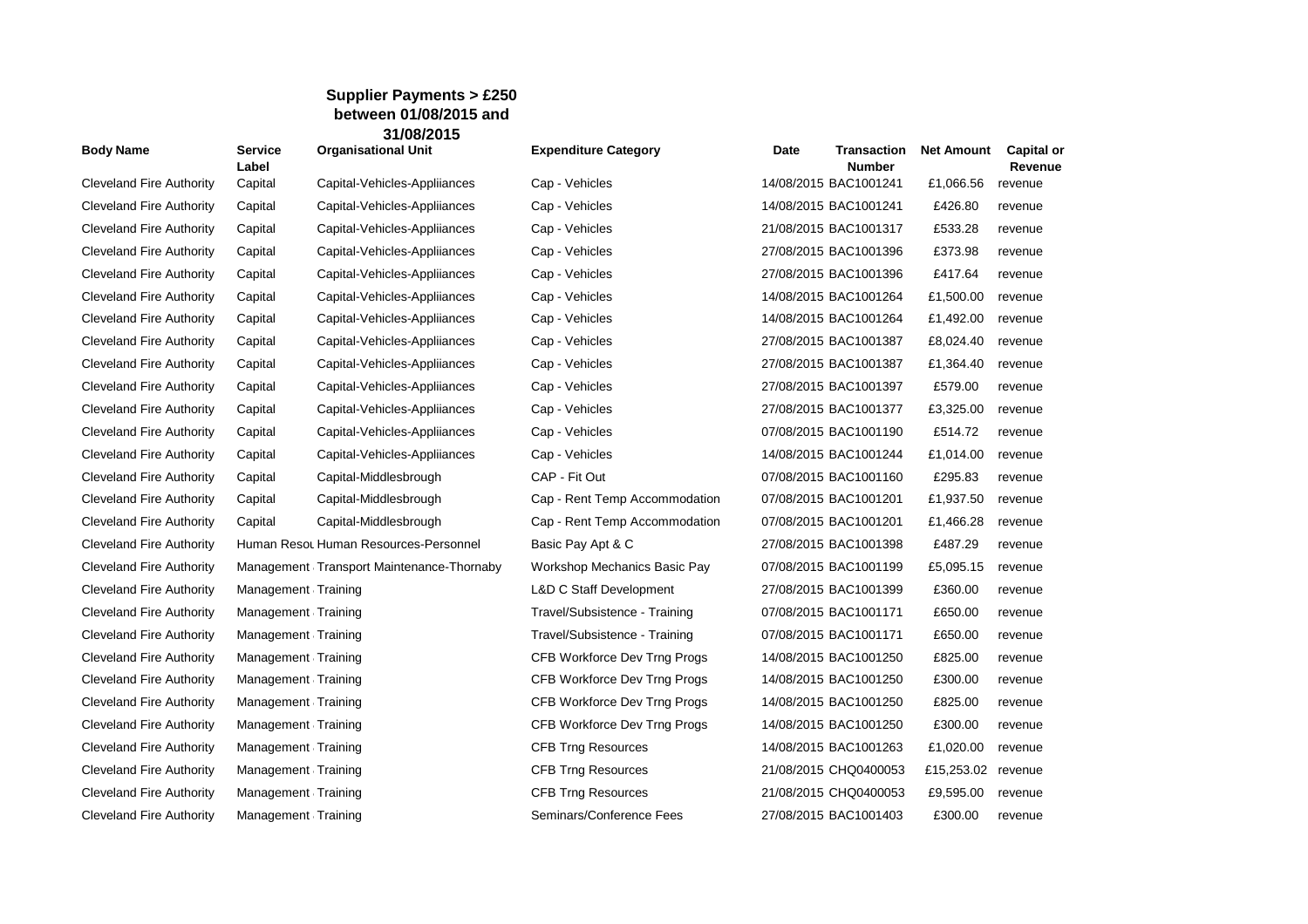Cleveland Fire Authority Management Training Seminars Seminars Cleveland Fire Authority Firefighting & Redcar **Cleveland Property Attack** Property Metal

Cleveland Fire Authority Human Resou Human Resources-Personnel Adver Cleveland Fire Authority Human Resou Human Resources-Personnel Added Added Cleveland Fire Authority Human Resou Human Resources-Personnel Added Added Added Basic 2016 Cleveland Fire Authority Human Resou Human Resources-Personnel Added Cleveland Fire Authority Human Resou Human Resources-Personnel Added Cleveland Fire Authority Human Resou Human Resources-Personnel CFA Cleveland Fire Authority Firefighting & Billingham Grounds Grounds Management Control Cleveland Fire Authority Firefighting & Coulby Newham Grounds Maintenance 07/08/2016 Cleveland Fire Authority Firefighting & Stockton Grounds Management Grounds Management Conductor Grounds and Grounds and Grounds and Grounds and Grounds EQUANDE Cleveland Fire Authority Firefighting & Thornaby Grounds Grounds Maintenance 07/08/2016 Cleveland Fire Authority Management HQ & Central Support Grounds Mariance 07/08/2016 **Grounds** Grounds Annual Support Cleveland Fire Authority Management Training-LDC Grounds Grounds Management Maintenance 07/08/2016 Cleveland Fire Authority Firefighting & Billingham **Property Reaction** Property repairs Reaction BAC100180 **Prope** Cleveland Fire Authority Firefighting & Billingham Property Reaction Backless Repairs Repairs Repairs Repairs Reaction Reaction Reaction Backless Repairs Repairs Repairs (Reactive) 21,150.30 repairs Repairs Repairs Repairs Cleveland Fire Authority Firefighting & Billingham **Property Reaction** Prope Cleveland Fire Authority Firefighting & Headland **Property Reactive Property Reactive** Cleveland Fire Authority Firefighting & Marine **National Action Cleveland Property** Property repairs (Reactive) 2016 Cleveland Fire Authority Firefighting & Middlesbrough **Property Reaction** Prope Cleveland Fire Authority Firefighting & Middlesbrough Property Reaction Property Reaction 27.00 repairs (Reactive) B Cleveland Fire Authority Firefighting & Middlesbrough Property Reaction Property Reaction Middlesbrough BAC100128 Cleveland Fire Authority Firefighting & Redcar **Property Reaction** Property Reaction Property Reaction Reaction R Cleveland Fire Authority Firefighting & Stockton Property Reaction Property Reaction Reaction BAC1001237 E471.20 Cleveland Fire Authority Management HQ & Central Support Property Reactive Reaction and Reactive Reactive Reactive Cleveland Fire Authority Management HQ & Central Support Property Reactive Reaction of Reactive Reactive Reactive Cleveland Fire Authority Management HQ & Central Support Property Reactive Reaction of Reactive Reactive Reactive Cleveland Fire Authority Management HQ & Central Support Property Reactive Reaction of Property Reactive Reactive Cleveland Fire Authority Management HQ & Central Support Property Reactive Reaction Reactive Reactive Reactive Cleveland Fire Authority Management HQ & Central Support Property Reactive Reaction and Reactive Reactive Reactive Cleveland Fire Authority Management Training-LDC Property Property repairs (Reactive) 21/08/2016 Cleveland Fire Authority Firefighting & Headland **Property Acce (Planned)** Prope Cleveland Fire Authority Firefighting & Headland **Property Access** Prope

| nars/Conference Fees    | 27/08/2015 BAC1001382 | £385.00   | revenue |
|-------------------------|-----------------------|-----------|---------|
| rts - Staff Vacancies   | 27/08/2015 BAC1001362 | £308.00   | revenue |
| d Years Early Ret Basic | 27/08/2015 BAC1001370 | £269.99   | revenue |
| d Years Early Ret Basic | 21/08/2015 BAC1001307 | £269.99   | revenue |
| d Years Early Ret Basic | 27/08/2015 BAC1001370 | £6,930.20 | revenue |
| d Years Early Ret Basic | 27/08/2015 BAC1001370 | £269.99   | revenue |
| <b>IHR Charge</b>       | 27/08/2015 CHQ0400058 | £1,968.00 | revenue |
| nds Maintenance         | 07/08/2015 BAC1001165 | £620.68   | revenue |
| nds Maintenance         | 07/08/2015 BAC1001165 | £337.53   | revenue |
| nds Maintenance         | 07/08/2015 BAC1001165 | £293.47   | revenue |
| nds Maintenance         | 07/08/2015 BAC1001165 | £682.63   | revenue |
| nds Maintenance         | 07/08/2015 BAC1001165 | £617.31   | revenue |
| nds Maintenance         | 07/08/2015 BAC1001165 | £382.77   | revenue |
| erty repairs (Reactive) | 07/08/2015 BAC1001180 | £378.40   | revenue |
| erty repairs (Reactive) | 21/08/2015 BAC1001344 | £3,150.30 | revenue |
| erty repairs (Reactive) | 21/08/2015 BAC1001333 | £345.35   | revenue |
| erty repairs (Reactive) | 14/08/2015 BAC1001256 | £1,859.00 | revenue |
| erty repairs (Reactive) | 14/08/2015 CHQ0400046 | £300.00   | revenue |
| erty repairs (Reactive) | 27/08/2015 BAC1001386 | £1,520.00 | revenue |
| erty repairs (Reactive) | 27/08/2015 BAC1001361 | £570.00   | revenue |
| erty repairs (Reactive) | 21/08/2015 BAC1001283 | £371.82   | revenue |
| erty repairs (Reactive) | 27/08/2015 BAC1001361 | £400.67   | revenue |
| erty repairs (Reactive) | 14/08/2015 BAC1001237 | £471.29   | revenue |
| erty repairs (Reactive) | 14/08/2015 BAC1001240 | £1,444.05 | revenue |
| erty repairs (Reactive) | 14/08/2015 BAC1001240 | £874.64   | revenue |
| erty repairs (Reactive) | 07/08/2015 BAC1001205 | £275.00   | revenue |
| erty repairs (Reactive) | 07/08/2015 BAC1001207 | £1,553.28 | revenue |
| erty repairs (Reactive) | 07/08/2015 BAC1001207 | £394.79   | revenue |
| erty repairs (Reactive) | 07/08/2015 BAC1001200 | £1,948.14 | revenue |
| erty repairs (Reactive) | 21/08/2015 BAC1001311 | £320.00   | revenue |
| erty Mtce (Planned)     | 07/08/2015 BAC1001204 | £9,482.00 | revenue |
| erty Mtce (Planned)     | 07/08/2015 BAC1001204 | £360.00   | revenue |
| erty Mtce (Planned)     | 21/08/2015 BAC1001328 | £318.99   | revenue |
|                         |                       |           |         |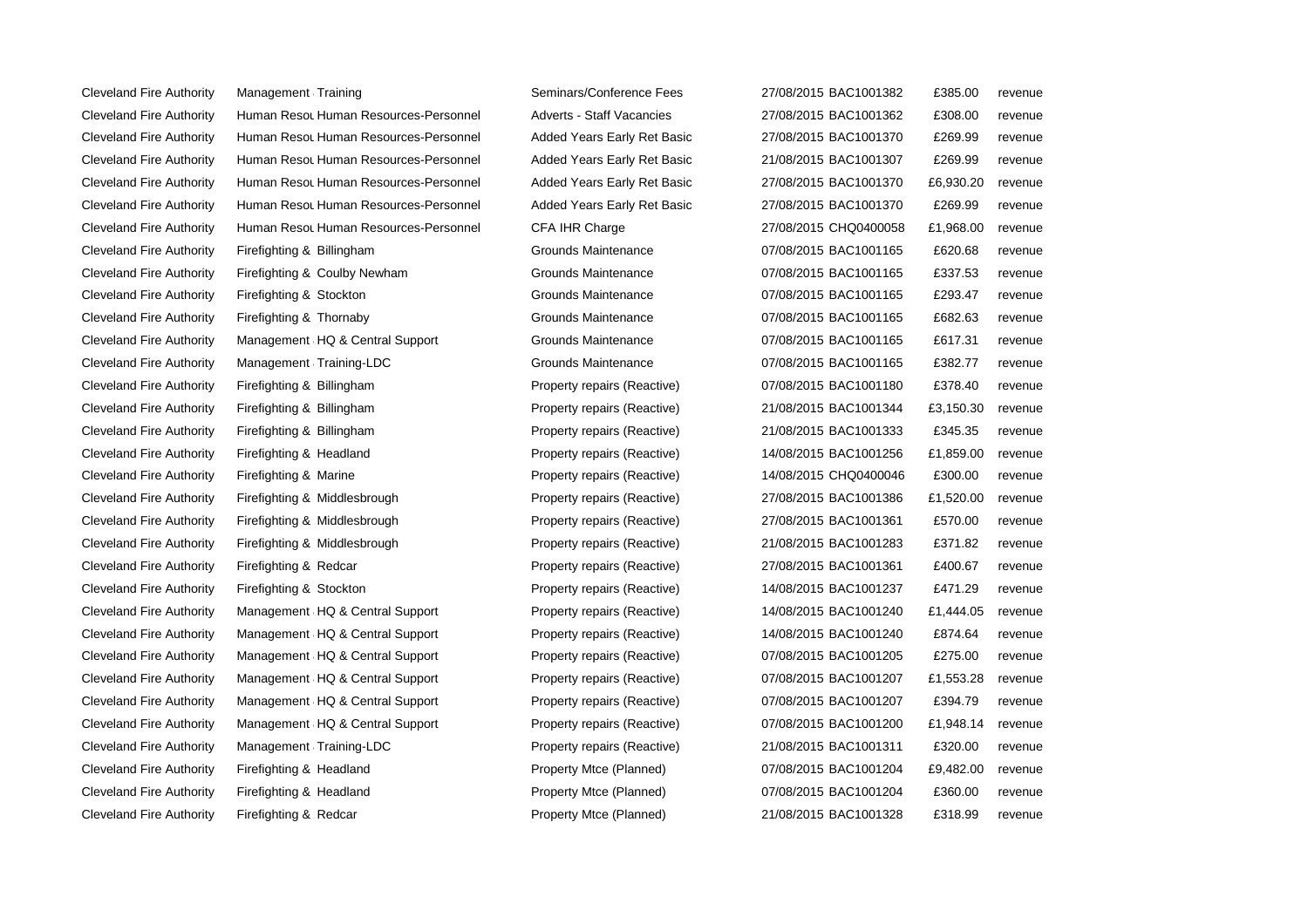| <b>Cleveland Fire Authority</b> | Management HQ & Central Support           | Property Mtce (Planned)        | 21/08/2015 BAC1001321 | £1,135.00 | revenue |
|---------------------------------|-------------------------------------------|--------------------------------|-----------------------|-----------|---------|
| <b>Cleveland Fire Authority</b> | Management HQ & Central Support           | Property Mtce (Planned)        | 21/08/2015 BAC1001331 | £4,999.00 | revenue |
| <b>Cleveland Fire Authority</b> | Management HQ & Central Support           | Property Mtce (Planned)        | 21/08/2015 BAC1001291 | £1,680.00 | revenue |
| <b>Cleveland Fire Authority</b> | Management HQ & Central Support           | Property Mtce (Planned)        | 21/08/2015 BAC1001291 | £840.00   | revenue |
| <b>Cleveland Fire Authority</b> | Firefighting & Coulby Newham              | Gas Vat 17.5% Metered Supply   | 27/08/2015 BAC1001393 | £500.25   | revenue |
| <b>Cleveland Fire Authority</b> | Firefighting & Grangetown                 | Gas Vat 17.5% Metered Supply   | 27/08/2015 BAC1001393 | £347.20   | revenue |
| <b>Cleveland Fire Authority</b> | Firefighting & Stockton                   | Gas Vat 17.5% Metered Supply   | 27/08/2015 BAC1001393 | £392.78   | revenue |
| <b>Cleveland Fire Authority</b> | Firefighting & Thornaby                   | Gas Vat 17.5% Metered Supply   | 27/08/2015 BAC1001393 | £291.50   | revenue |
| <b>Cleveland Fire Authority</b> | Management HQ & Central Support           | Gas Vat 17.5% Metered Supply   | 27/08/2015 BAC1001393 | £851.93   | revenue |
| <b>Cleveland Fire Authority</b> | Management Procurement/Stores-Stores      | Gas Vat 17.5% Metered Supply   | 27/08/2015 BAC1001393 | £291.50   | revenue |
| <b>Cleveland Fire Authority</b> | Management Training-LDC                   | Gas Vat 17.5% Metered Supply   | 27/08/2015 BAC1001393 | £1,041.58 | revenue |
| <b>Cleveland Fire Authority</b> | Management Transport Maintenance-Thornaby | Gas Vat 17.5% Metered Supply   | 27/08/2015 BAC1001393 | £583.00   | revenue |
| <b>Cleveland Fire Authority</b> | Community Fi Youth Engagement-Redcar      | Electricity Vat 17.5% Standard | 21/08/2015 BAC1001319 | £459.72   | revenue |
| <b>Cleveland Fire Authority</b> | Firefighting & Billingham                 | Electricity Vat 17.5% Standard | 21/08/2015 BAC1001319 | £493.47   | revenue |
| <b>Cleveland Fire Authority</b> | Firefighting & Coulby Newham              | Electricity Vat 17.5% Standard | 21/08/2015 BAC1001319 | £442.25   | revenue |
| <b>Cleveland Fire Authority</b> | Firefighting & Grangetown                 | Electricity Vat 17.5% Standard | 21/08/2015 BAC1001319 | £662.63   | revenue |
| <b>Cleveland Fire Authority</b> | Firefighting & Marine                     | Electricity Vat 17.5% Standard | 21/08/2015 BAC1001319 | £491.68   | revenue |
| <b>Cleveland Fire Authority</b> | Firefighting & Redcar                     | Electricity Vat 17.5% Standard | 21/08/2015 BAC1001319 | £585.10   | revenue |
| <b>Cleveland Fire Authority</b> | Firefighting & Stockton                   | Electricity Vat 17.5% Standard | 21/08/2015 BAC1001319 | £636.34   | revenue |
| <b>Cleveland Fire Authority</b> | Firefighting & Stranton                   | Electricity Vat 17.5% Standard | 21/08/2015 BAC1001319 | £952.61   | revenue |
| <b>Cleveland Fire Authority</b> | Firefighting & Thornaby                   | Electricity Vat 17.5% Standard | 21/08/2015 BAC1001319 | £610.41   | revenue |
| <b>Cleveland Fire Authority</b> | Management HQ & Central Support           | Electricity Vat 17.5% Standard | 21/08/2015 BAC1001319 | £3,158.23 | revenue |
| <b>Cleveland Fire Authority</b> | Management Procurement/Stores-Stores      | Electricity Vat 17.5% Standard | 21/08/2015 BAC1001319 | £305.20   | revenue |
| <b>Cleveland Fire Authority</b> | Management Training-LDC                   | Electricity Vat 17.5% Standard | 21/08/2015 BAC1001319 | £1,325.26 | revenue |
| <b>Cleveland Fire Authority</b> | Management Transport Maintenance-Thornaby | Electricity Vat 17.5% Standard | 21/08/2015 BAC1001319 | £305.20   | revenue |
| <b>Cleveland Fire Authority</b> | Firefighting & Stranton                   | Water Charges - Metered 0% Vat | 21/08/2015 BAC1001289 | £480.50   | revenue |
| <b>Cleveland Fire Authority</b> | Firefighting & Middlesbrough              | Sewerage Charges               | 27/08/2015 BAC1001369 | £701.96   | revenue |
| <b>Cleveland Fire Authority</b> | Firefighting & Stranton                   | Sewerage Charges               | 21/08/2015 BAC1001289 | £607.00   | revenue |
| <b>Cleveland Fire Authority</b> | Firefighting & Yarm                       | Sewerage Charges               | 21/08/2015 BAC1001306 | £336.54   | revenue |
| <b>Cleveland Fire Authority</b> | Firefighting & Firefighting & Rescue      | <b>Cleaning Materials</b>      | 07/08/2015 BAC1001163 | £806.00   | revenue |
| <b>Cleveland Fire Authority</b> | Firefighting & Firefighting & Rescue      | <b>Medical &amp; Toilet</b>    | 07/08/2015 BAC1001191 | £428.80   | revenue |
| <b>Cleveland Fire Authority</b> | Firefighting & Firefighting & Rescue      | Medical & Toilet               | 21/08/2015 BAC1001330 | £428.80   | revenue |
| <b>Cleveland Fire Authority</b> | Firefighting & Firefighting & Rescue      | Medical & Toilet               | 14/08/2015 BAC1001246 | £585.00   | revenue |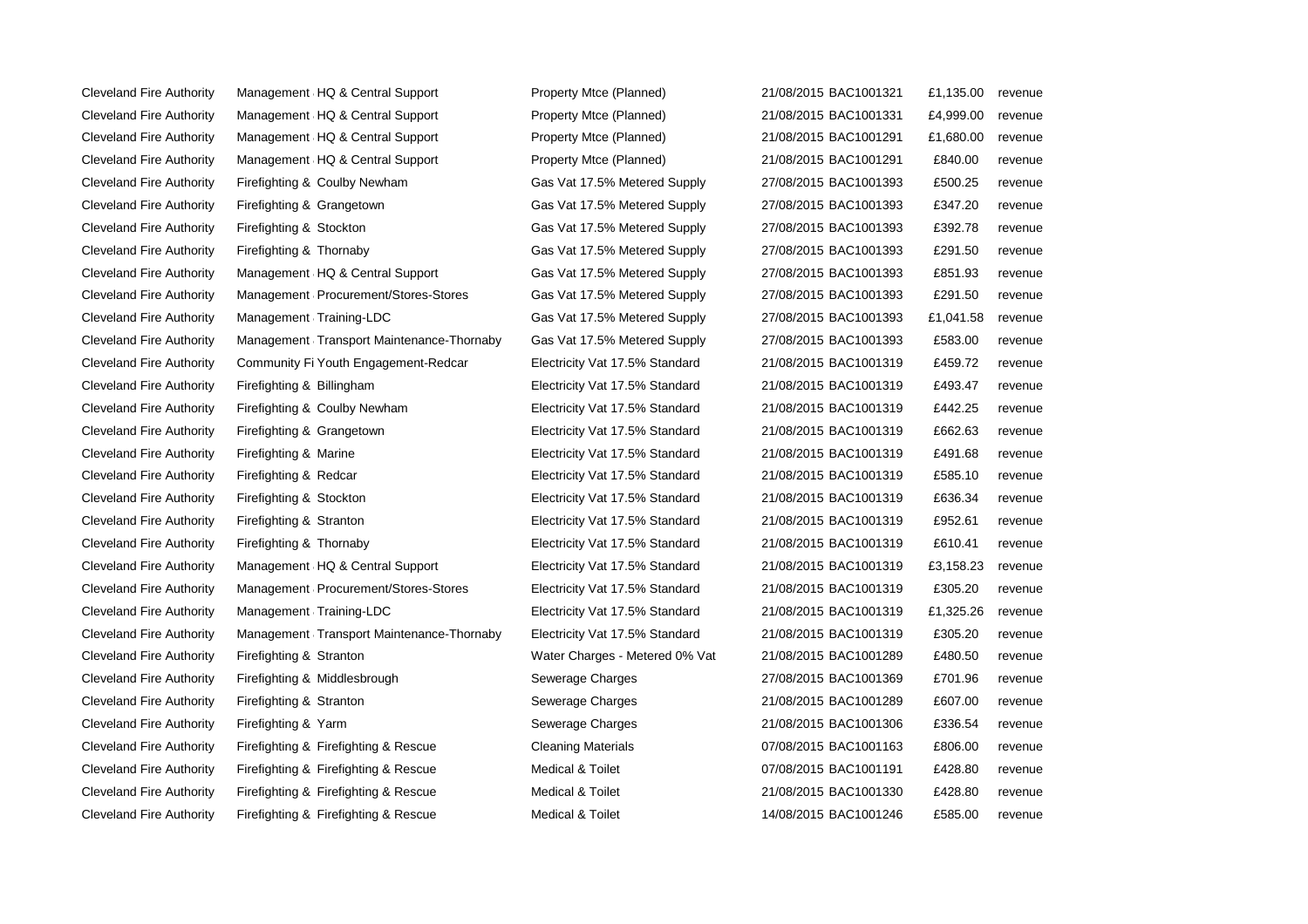Cleveland Fire Authority Firefighting & Firefighting & Rescue Operational Equipment

Cleveland Fire Authority Firefighting & Firefighting & Rescue Medical & Toilet Cleveland Fire Authority Firefighting & Firefighting & Rescue Medical & Toilet Cleveland Fire Authority Firefighting & Redcar **Clean Access** Trade Waste Cleveland Fire Authority Management Emergency Planning Theorem Rent Cleveland Fire Authority Firefighting & Firefighting & Rescue Fixtures & Fittings Cleveland Fire Authority Management HQ & Central Support Fixtures & Fittings Cleveland Fire Authority Management HQ & Central Support Fixtures & Fittings Cleveland Fire Authority Management HQ & Central Support Fixtures & Fittings Cleveland Fire Authority Management HQ & Central Support Building Security Cleveland Fire Authority Firefighting & Coulby Newham Derv Derv Cleveland Fire Authority Firefighting & Marine **Derv 07/08/2016** Derv Cleveland Fire Authority Firefighting & Middlesbrough Derv 14, Derv 14, Derv 14, 2016 Cleveland Fire Authority Firefighting & Stockton Derv Derv Derv Derv 07/08/2016 Cleveland Fire Authority Management SMT Contract Car Hire 21/08/2016 **Contract Car Hire** 21/08 Cleveland Fire Authority Management SMT Contract Car Hire 21/08/2016 **Contract Car Hire** 21/08/2015 **Contract Car Hire** Cleveland Fire Authority Management SMT Contract Car Hire 21, 2016 Cleveland Fire Authority Management SMT Contract Car Hire 21, 2016 Cleveland Fire Authority Management Transport Maintenance-Thornaby Vehicle Repairs & Maintenance Cleveland Fire Authority Management Transport Maintenance-Thornaby Vehicle Repairs & Maintenance Cleveland Fire Authority Management Transport Maintenance-Thornaby Vehicle Spare Parts Cleveland Fire Authority Management Transport Maintenance-Thornaby Vehicle Spare Parts Cleveland Fire Authority Management Transport Maintenance-Thornaby Vehicle Spare Parts Cleveland Fire Authority Management Transport Maintenance-Thornaby Vehicle Spare Parts Cleveland Fire Authority Management Transport Maintenance-Thornaby Tools & Equipment Cleveland Fire Authority Management Transport Maintenance-Thornaby Tools & Equipment Cleveland Fire Authority Management Transport Maintenance-Thornaby Tyres Cleveland Fire Authority Management Transport Maintenance-Thornaby Tyres Cleveland Fire Authority Management Transport Maintenance-Thornaby Oil & Lubricants Cleveland Fire Authority Management Transport Maintenance-Thornaby Oil & Lubricants Cleveland Fire Authority Management Transport Maintenance-Thornaby Oil & Lubricants Cleveland Fire Authority Management Transport Maintenance-Thornaby Oil & Lubricants Cleveland Fire Authority Firefighting & Firefighting & Rescue **Conservational Equipment** 21,192.00 Equipment

|    | 07/08/2015 BAC1001182 | £289.90   | revenue |
|----|-----------------------|-----------|---------|
|    | 21/08/2015 BAC1001304 | £1,740.00 | revenue |
|    | 27/08/2015 BAC1001389 | £464.62   | revenue |
|    | 21/08/2015 BAC1001288 | £5,000.00 | revenue |
|    | 14/08/2015 BAC1001259 | £372.80   | revenue |
|    | 07/08/2015 BAC1001205 | £738.00   | revenue |
|    | 14/08/2015 BAC1001242 | £336.00   | revenue |
|    | 27/08/2015 BAC1001391 | £358.02   | revenue |
|    | 21/08/2015 BAC1001325 | £4,654.65 | revenue |
|    | 21/08/2015 BAC1001340 | £4,501.50 | revenue |
|    | 07/08/2015 BAC1001203 | £3,671.16 | revenue |
|    | 14/08/2015 BAC1001262 | £7,251.83 | revenue |
|    | 07/08/2015 BAC1001203 | £2,746.50 | revenue |
|    | 21/08/2015 BAC1001335 | £484.68   | revenue |
|    | 21/08/2015 BAC1001335 | £518.58   | revenue |
|    | 21/08/2015 BAC1001310 | £1,354.30 | revenue |
|    | 21/08/2015 BAC1001310 | £1,800.54 | revenue |
| ce | 07/08/2015 CHQ0400041 | £581.00   | revenue |
| cе | 21/08/2015 BAC1001292 | £560.91   | revenue |
|    | 27/08/2015 BAC1001357 | £316.00   | revenue |
|    | 07/08/2015 BAC1001161 | £344.16   | revenue |
|    | 14/08/2015 BAC1001235 | £292.36   | revenue |
|    | 07/08/2015 BAC1001172 | £355.09   | revenue |
|    | 14/08/2015 BAC1001249 | £394.96   | revenue |
|    | 14/08/2015 BAC1001236 | £264.80   | revenue |
|    | 07/08/2015 BAC1001179 | £414.80   | revenue |
|    | 27/08/2015 BAC1001379 | £325.80   | revenue |
|    | 21/08/2015 BAC1001281 | £311.60   | revenue |
|    | 21/08/2015 BAC1001281 | £479.70   | revenue |
|    | 07/08/2015 BAC1001181 | £840.50   | revenue |
|    | 07/08/2015 BAC1001181 | £334.15   | revenue |
|    | 21/08/2015 BAC1001290 | £1,192.00 | revenue |
|    | 21/08/2015 BAC1001290 | £1,348.00 | revenue |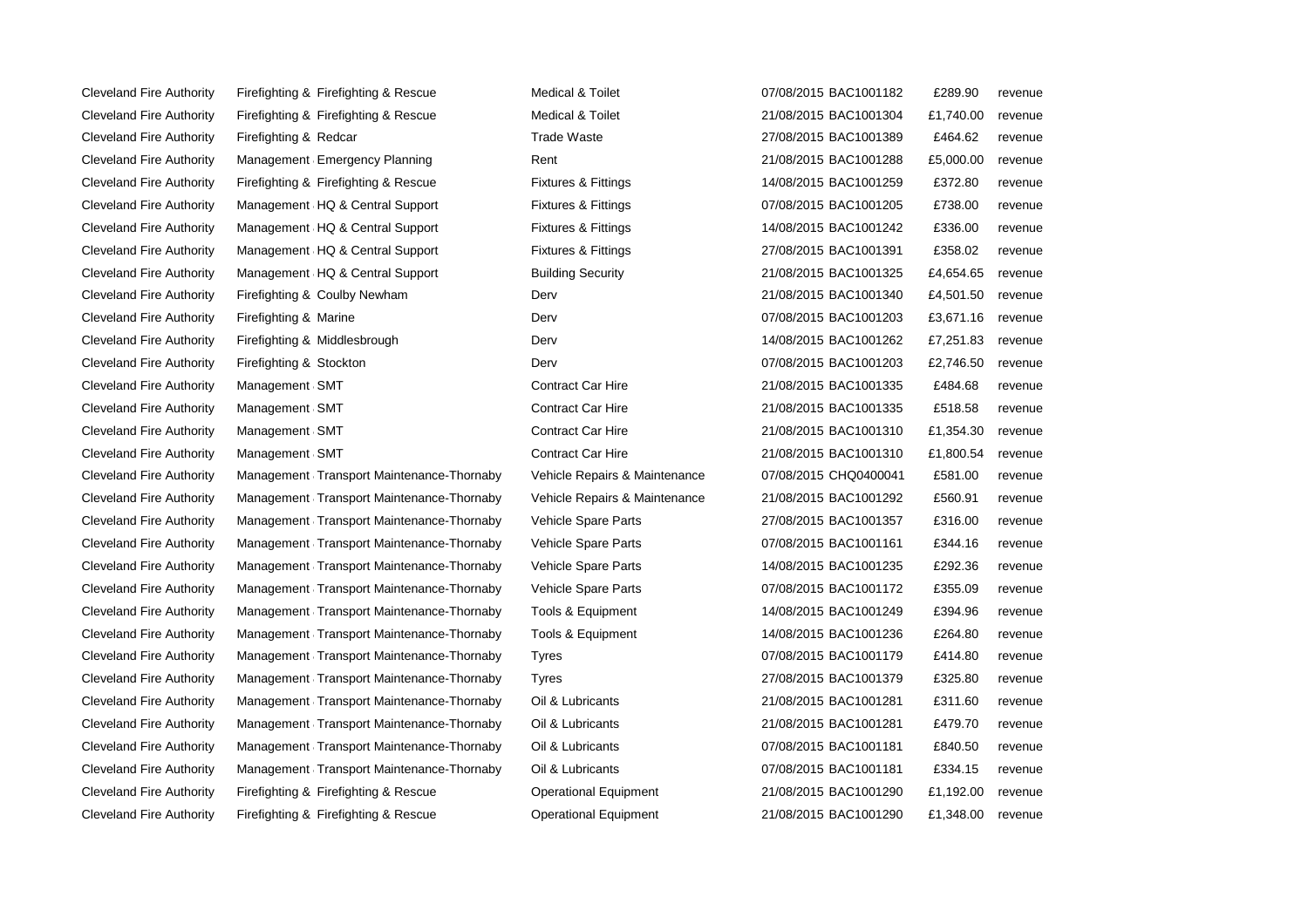Cleveland Fire Authority Firefighting & Firefighting & Rescue **Contained Beach Container Container** 1,660.00 revenue Cleveland Fire Authority Firefighting & Firefighting & Rescue **Operational Equipment** 21/08/2015 BAC1001290 £1,172.00 revenue Cleveland Fire Authority Firefighting & Firefighting & Rescue **Conduct Clean Authority Firefighting & Rescue** Clevenue Conductional Equipment 21/08/2015 BAC1001290 £260.00 revenue Cleveland Fire Authority Firefighting & Firefighting & Rescue **Condument** Doerational Equipment 27/08/2015 BAC1001387 £1,587.00 revenue Cleveland Fire Authority Firefighting & Firefighting & Rescue **Operational Equipment** 14/08/2015 BAC1001257 £9,592.20 revenue Cleveland Fire Authority Firefighting & Firefighting & Rescue **Contained Beatter Container Container** 14/08/2015 BAC1001257 £2,653.20 revenue Cleveland Fire Authority Firefighting & Firefighting & Rescue **Operational Equipment** 27/08/2015 BAC1001387 £2,185.00 revenue Cleveland Fire Authority Firefighting & Firefighting & Rescue **Conduct Clean Authority Cleveland Equipment** 27/08/2015 BAC1001372 £436.00 revenue Cleveland Fire Authority Firefighting & Firefighting & Rescue Breathing Apparatus 14/08/2015 BAC1001230 £488.72 revenue Cleveland Fire Authority Firefighting & Firefighting & Rescue Breathing Apparatus 14/08/2015 BAC1001230 £488.72 revenue Cleveland Fire Authority Firefighting & Firefighting & Rescue Breathing Apparatus 14/08/2015 BAC1001230 £488.72 revenue Cleveland Fire Authority Firefighting & Ricefighting & Rescue Breathing Apparatus 14/08/2015 BAC1001230 £488.72 revenue Cleveland Fire Authority Firefighting & Firefighting & Rescue Breathing Apparatus 14/08/2015 BAC1001230 £488.72 revenue Cleveland Fire Authority Firefighting & Firefighting & Rescue Breathing Apparatus 14/08/2015 BAC1001230 £488.72 revenue Cleveland Fire Authority Firefighting & Firefighting & Rescue Breathing Apparatus 14/08/2015 BAC1001230 £300.00 revenue Cleveland Fire Authority Firefighting & Firefighting & Rescue Breathing Apparatus 14/08/2015 BAC1001230 £488.72 revenue Cleveland Fire Authority Firefighting & Firefighting & Rescue Breathing Apparatus 14/08/2015 BAC1001230 £488.72 revenue Cleveland Fire Authority Firefighting & Firefighting & Rescue Breathing Apparatus 14/08/2015 BAC1001230 £488.72 revenue Cleveland Fire Authority Management Office Services **Component Services** Printing & Stationery **COM** 07/08/2015 BAC1001196 £448.80 revenue Cleveland Fire Authority Management Office Services **Cleveland Stationery** Cleveland Stationery Cleveland Fire Authority Management Office Services **Printing & Stationery** 07/08/2015 BAC1001196 £448.80 revenue Cleveland Fire Authority Management Office Services **Depart Authority** Printing & Stationery 27/08/2015 BAC1001353 £384.00 revenue Cleveland Fire Authority Management Business Development Professional Fees (Property) 07/08/2015 BAC1001199 £8,620.38 revenue Cleveland Fire Authority Firefighting & Firefighting & Rescue Uniforms/Protective Clothing 27/08/2015 BAC1001356 £1,019.48 revenue Cleveland Fire Authority Firefighting & Firefighting & Rescue Uniforms/Protective Clothing 27/08/2015 BAC1001385 £277.50 revenue Cleveland Fire Authority Firefighting & Firefighting & Rescue Uniforms/Protective Clothing 27/08/2015 BAC1001385 £294.00 revenue Cleveland Fire Authority Firefighting & Firefighting & Rescue Uniforms/Protective Clothing 27/08/2015 BAC1001385 £514.50 revenue Cleveland Fire Authority Firefighting & Firefighting & Rescue **Cultima** Protective Clothing 27/08/2015 BAC1001385 £735.00 revenue Cleveland Fire Authority Firefighting & Firefighting & Rescue Uniforms/Protective Clothing 27/08/2015 BAC1001385 £289.80 revenue Cleveland Fire Authority Firefighting & Firefighting & Rescue Uniforms/Protective Clothing 21/08/2015 BAC1001329 £369.00 revenue Cleveland Fire Authority Firefighting & Firefighting & Rescue Uniforms/Protective Clothing 21/08/2015 BAC1001329 £553.50 revenue Cleveland Fire Authority Firefighting & Firefighting & Rescue Uniforms/Protective Clothing 21/08/2015 BAC1001329 £553.50 revenue Cleveland Fire Authority Firefighting & Firefighting & Rescue Uniforms/Protective Clothing 21/08/2015 BAC1001329 £676.50 revenue Cleveland Fire Authority Firefighting & Firefighting & Rescue **Diteration Clothing** 07/08/2015 BAC1001206 £313.00 revenue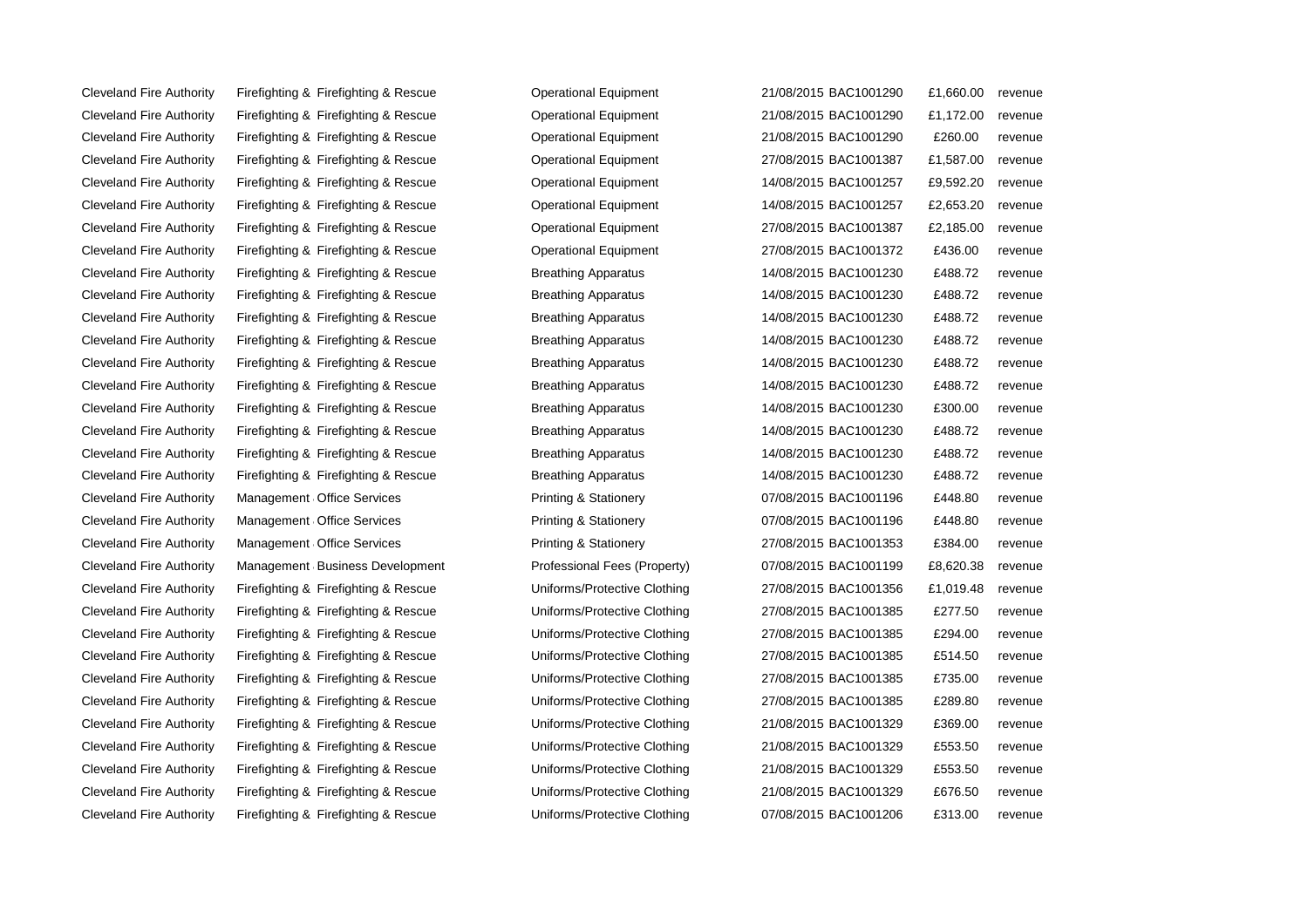Cleveland Fire Authority Firefighting & Firefighting & Rescue Uni Cleveland Fire Authority Firefighting & Firefighting & Rescue Uni Cleveland Fire Authority Management HQ & Central Support Fel Cleveland Fire Authority Firefighting & Mobilisation & Communication e Cel Cleveland Fire Authority Firefighting & Mobilisation & Communication(e Cel Cleveland Fire Authority Firefighting & Mobilisation & Communication(e Cel Cleveland Fire Authority Firefighting & Mobilisation & Communication(e Cel Cleveland Fire Authority Firefighting & Mobilisation & Communication(e Cel Cleveland Fire Authority Firefighting & Mobilisation & Communication (e Fire Cleveland Fire Authority Firefighting & Mobilisation & Communication(e Fire Cleveland Fire Authority Firefighting & Mobilisation & Communication(e Fire Cleveland Fire Authority Firefighting & Mobilisation & Communication e Fire Cleveland Fire Authority Firefighting & Mobilisation & Communication(e Fire Cleveland Fire Authority Management Information Technology End User Cleveland Fire Authority Management Information Technology Systems Hardware Repair Cleveland Fire Authority Management Information Technology Corners Corner Cleveland Fire Authority Management Information Technology Cor Cleveland Fire Authority Management Information Technology I T Cleveland Fire Authority Management Training-LDC Catering Catering Catering Contract 21,021. Cleveland Fire Authority Management Training-LDC Catering Catering Catering Contract 07/08/2016 **Catering Contract 07/08/2016 Caterring Caterring Caterring Caterring Caterring Caterring Caterring Caterring Caterring Cate** Cleveland Fire Authority Firefighting & Firefighting & Rescue Laundre Facilities 2016 Cleveland Fire Authority Firefighting & Firefighting & Rescue Laundry Facilities 2016 Cleveland Fire Authority Community Fi Prevention & Education Fire Cleveland Fire Authority Community Fi Prevention & Education Fire Cleveland Fire Authority Community Fi Prevention & Education **Risk Reduction** Ris Cleveland Fire Authority Community Fi Prevention & Education Smoke Alarms 2016 Cleveland Fire Authority Community Fi Prevention & Education Smoke Alarms 2016 Cleveland Fire Authority Community Fi Prevention & Education Smoke Alarms 2016 Cleveland Fire Authority Community Fi Prevention & Education Smoke Alarms 2016 Cleveland Fire Authority Community Fi Prevention & Education Smoke Alarms 2016 Cleveland Fire Authority Community Fi Prevention & Education Smoke Alarms 27 Cleveland Fire Authority Community Fi Prevention & Education Smoke Alarms 2016 Cleveland Fire Authority Community Fi Prevention & Education Smoke Alarms 2016

| iforms/Protective Clothing   | 21/08/2015 BAC1001291 | £300.00    | revenue |
|------------------------------|-----------------------|------------|---------|
| iforms/Protective Clothing   | 21/08/2015 CHQ0400048 | £1,612.00  | revenue |
| lephone - Rental             | 14/08/2015 BAC1001238 | £28,819.07 | revenue |
| llphones                     | 27/08/2015 BAC1001374 | £1,234.20  | revenue |
| llphones                     | 07/08/2015 BAC1001175 | £2,736.59  | revenue |
| llphones                     | 27/08/2015 BAC1001374 | £2,979.56  | revenue |
| llphones                     | 07/08/2015 BAC1001158 | £795.00    | revenue |
| llphones                     | 21/08/2015 BAC1001280 | £801.89    | revenue |
| elink                        | 14/08/2015 BAC1001261 | £506.31    | revenue |
| elink                        | 14/08/2015 BAC1001251 | £19,847.78 | revenue |
| elink                        | 14/08/2015 BAC1001251 | £19,800.19 | revenue |
| elink                        | 14/08/2015 BAC1001251 | £19,694.09 | revenue |
| elink                        | 14/08/2015 BAC1001251 | £19,694.08 | revenue |
| d User Software Provision    | 07/08/2015 BAC1001185 | £10,350.00 | revenue |
| stems Hardware Repair/Replac | 21/08/2015 BAC1001312 | £446.02    | revenue |
| mmunications Costs           | 14/08/2015 BAC1001234 | £529.87    | revenue |
| mmunications Costs           | 27/08/2015 BAC1001371 | £440.00    | revenue |
| Consumables                  | 07/08/2015 BAC1001174 | £366.42    | revenue |
| tering Contract              | 21/08/2015 BAC1001327 | £1,021.40  | revenue |
| tering Contract              | 07/08/2015 BAC1001186 | £2,978.45  | revenue |
| undry Facilities             | 27/08/2015 BAC1001364 | £359.94    | revenue |
| undry Facilities             | 27/08/2015 BAC1001364 | £771.54    | revenue |
| e Safety Publicity Material  | 27/08/2015 BAC1001380 | £574.00    | revenue |
| e Safety Publicity Material  | 27/08/2015 BAC1001380 | £309.96    | revenue |
| k Reduction Equipment        | 14/08/2015 BAC1001245 | £563.40    | revenue |
| ıoke Alarms                  | 27/08/2015 BAC1001384 | £1,156.00  | revenue |
| <b>ioke Alarms</b>           | 27/08/2015 BAC1001384 | £1,156.00  | revenue |
| <b>ioke Alarms</b>           | 27/08/2015 BAC1001384 | £2,890.00  | revenue |
| oke Alarms                   | 27/08/2015 BAC1001384 | £2,140.00  | revenue |
| <b>oke Alarms</b>            | 27/08/2015 BAC1001384 | £2,890.00  | revenue |
| <b>oke Alarms</b>            | 27/08/2015 BAC1001384 | £1,156.00  | revenue |
| ıoke Alarms                  | 27/08/2015 BAC1001384 | £1,156.00  | revenue |
| ıoke Alarms                  | 27/08/2015 BAC1001384 | £3,210.00  | revenue |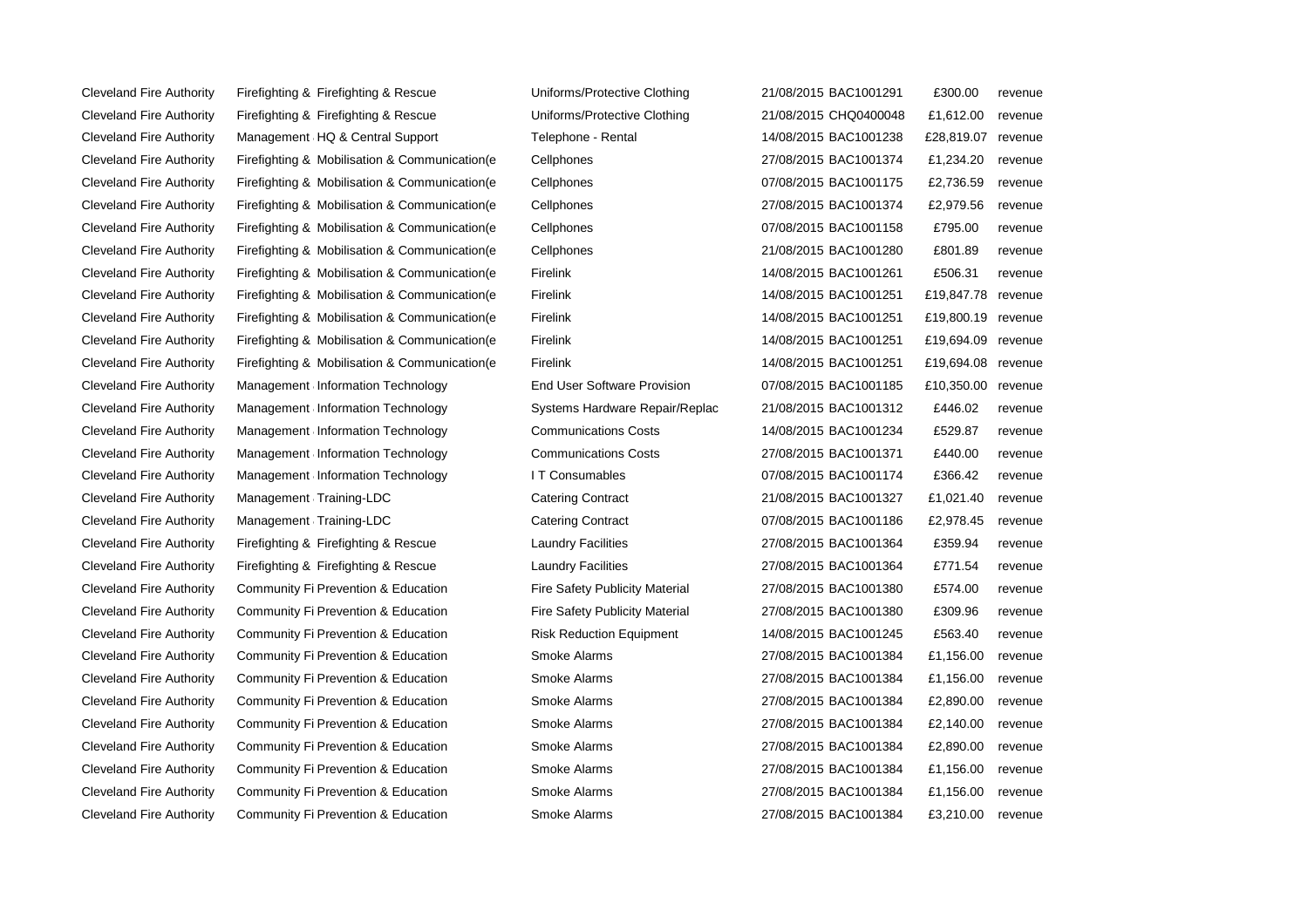| Cleveland Fire Authority | Community Fi Prevention & Education   | Diversionary Activities | 14/08/2015 BAC1001265 | £1.043.00 revenue |  |
|--------------------------|---------------------------------------|-------------------------|-----------------------|-------------------|--|
| Cleveland Fire Authority | Management Training                   | Fire Service College    | 07/08/2015 BAC1001171 | £1.340.00 revenue |  |
| Cleveland Fire Authority | Management Training                   | Fire Service College    | 07/08/2015 BAC1001171 | £1.250.00 revenue |  |
| Cleveland Fire Authority | Human Resot Human Resources - Payroll | Payrolls SLA            | 27/08/2015 BAC1001383 | £3.609.58 revenue |  |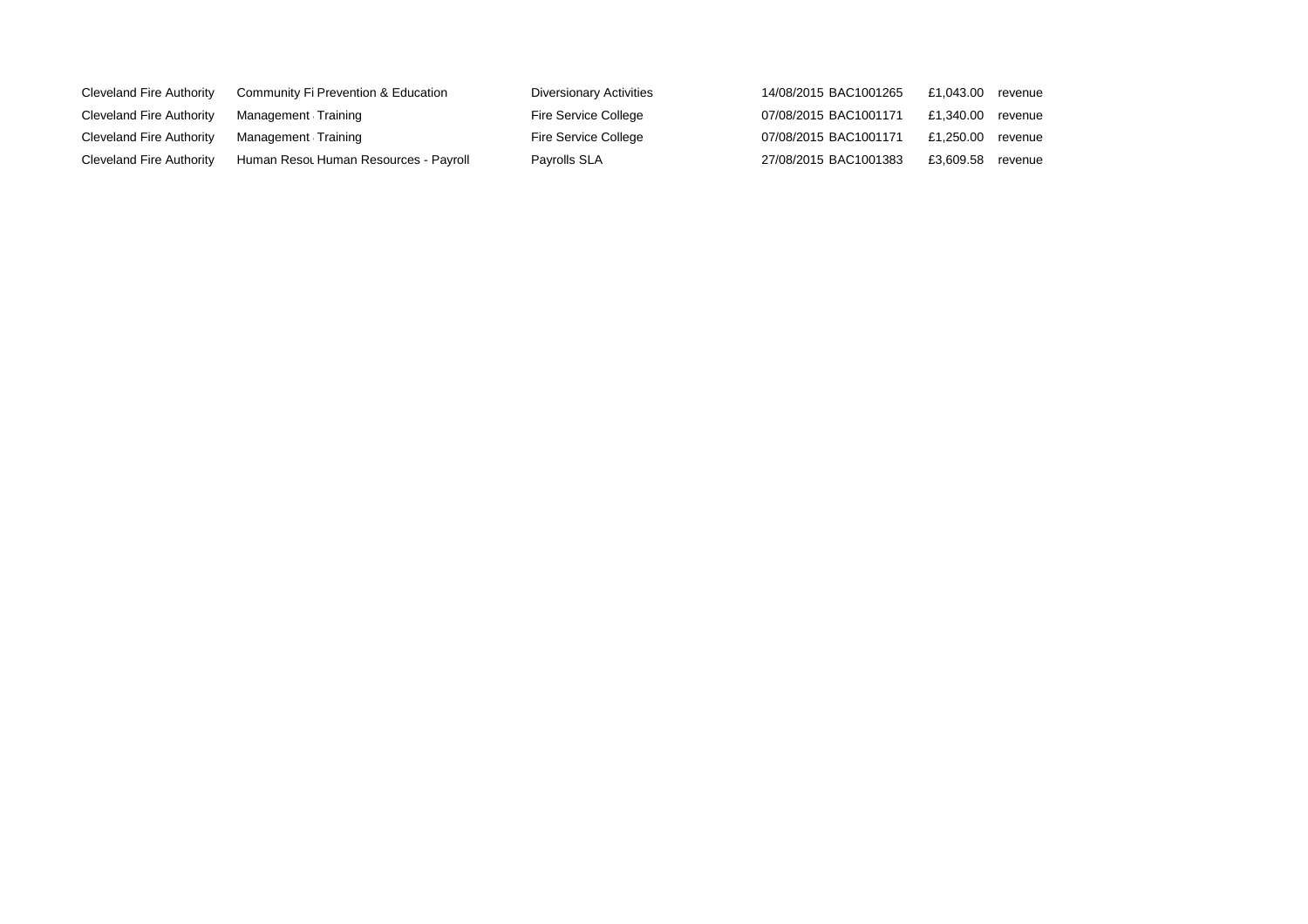| <b>Supplier name</b>                     | Ref  |
|------------------------------------------|------|
| Angus Fire Ltd                           | 859  |
| Angus Fire Ltd                           | 859  |
| Angus Fire Ltd                           | 859  |
| <b>Babcock Critical Services Limited</b> | 2774 |
| <b>Babcock Critical Services Limited</b> | 2774 |
| Captec Ltd                               | 3050 |
| Captec Ltd                               | 3050 |
| <b>Holmatro UK Limited</b>               | 2351 |
| <b>Holmatro UK Limited</b>               | 2351 |
| <b>Holywell Engineering Ltd</b>          | 2921 |
| <b>Scott Safety</b>                      | 820  |
| Supply + Limited                         | 2201 |
| Survitec Service & Dist Ltd              | 1125 |
| Homefair Blinds (Uk) Ltd                 | 258  |
| Siesta (2001) Small Self Administered    | 2874 |
| Siesta (2001) Small Self Administered    | 2874 |
| Gem Partnership Ltd (Factored)           | 2968 |
| CFB Risk Management Service CIC          | 2754 |
| Spadenext Ltd                            | 2977 |
| The Fire Service College                 | 565  |
| The Fire Service College                 | 565  |
| <b>Tees Active Limited</b>               | 1786 |
| <b>Tees Active Limited</b>               | 1786 |
| <b>Tees Active Limited</b>               | 1786 |
| <b>Tees Active Limited</b>               | 1786 |
| Green & Son Building Services Ltd        | 3015 |
| PDRPRO Limited                           | 1268 |
| <b>PDRPRO Limited</b>                    | 1268 |
| Govknow Events Ltd                       | 3075 |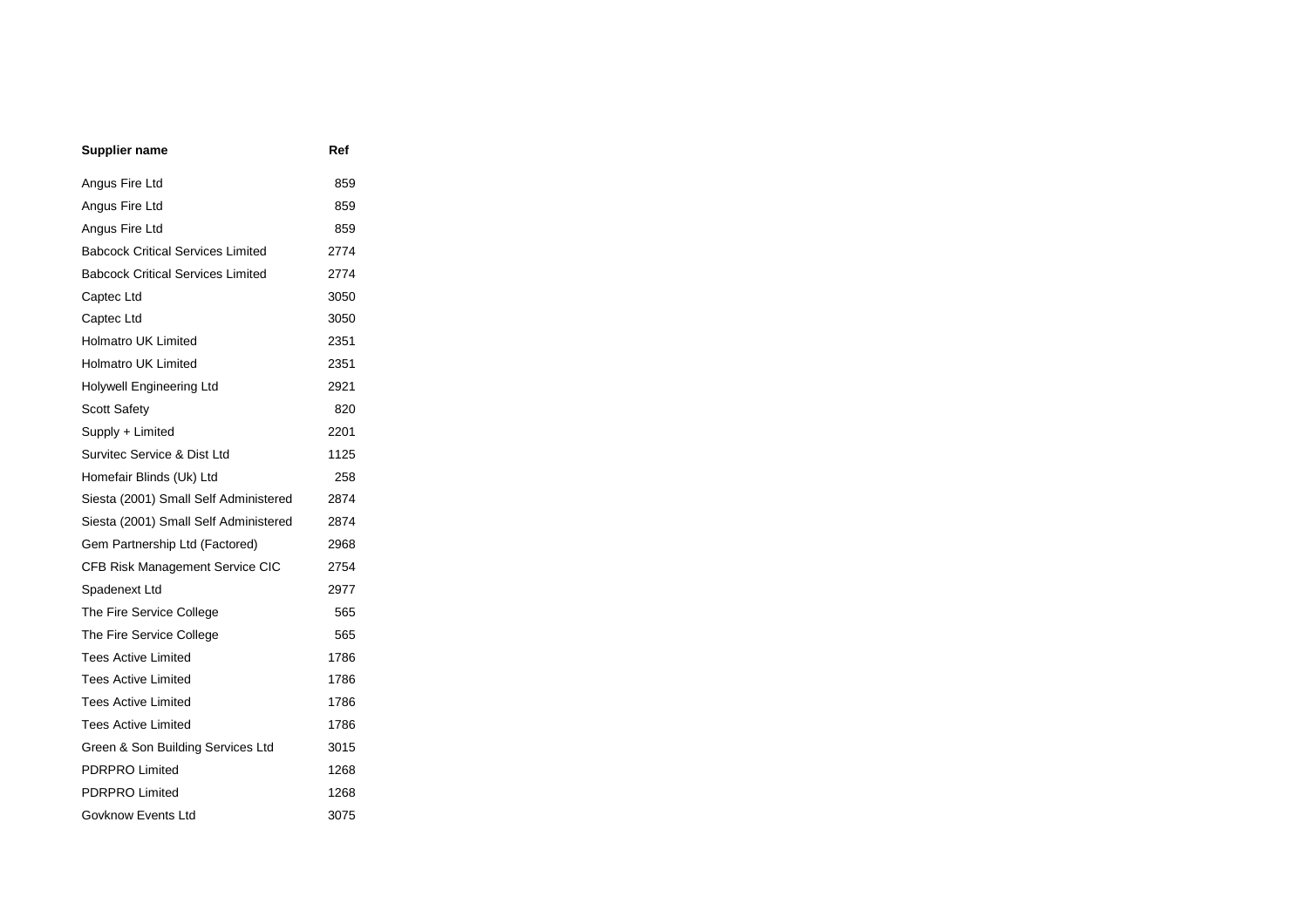| Govnet Communications Ltd                 | 1479 |  |
|-------------------------------------------|------|--|
| North East Regional Employer's            | 364  |  |
| <b>Teesside Pension Fund</b>              | 682  |  |
| <b>Teesside Pension Fund</b>              | 682  |  |
| <b>Teesside Pension Fund</b>              | 682  |  |
| <b>Teesside Pension Fund</b>              | 682  |  |
| <b>HM Revenue &amp; Customs</b>           | 1530 |  |
| Hartlepool Borough Council                | 353  |  |
| Hartlepool Borough Council                | 353  |  |
| Hartlepool Borough Council                | 353  |  |
| Hartlepool Borough Council                | 353  |  |
| Hartlepool Borough Council                | 353  |  |
| Hartlepool Borough Council                | 353  |  |
| <b>OCS Group Uk Limited</b>               | 1027 |  |
| Premier Pump & Tank Company               | 3005 |  |
| W O Silmon Limited                        | 2300 |  |
| Gilgen Door Systems UK Ltd                | 2252 |  |
| <b>Billinghurst George &amp; Partners</b> | 926  |  |
| Gilgen Door Systems UK Ltd                | 2252 |  |
| Hartlepool Borough Council                | 353  |  |
| Signs & Plastic Products                  | 223  |  |
| Hartlepool Borough Council                | 353  |  |
| Hartlepool Borough Council                | 353  |  |
| Aggreko Uk Limited                        | 740  |  |
| Aggreko Uk Limited                        | 740  |  |
| <b>Carson Office Environments</b>         | 2978 |  |
| <b>FES FM Limited</b>                     | 3019 |  |
| <b>FES FM Limited</b>                     | 3019 |  |
| Ian Carswell Associates Limited           | 2764 |  |
| Aggreko Uk Limited                        | 740  |  |
| Northern Power Plant Ltd                  | 2935 |  |
| Northern Power Plant Ltd                  | 2935 |  |
| Chubb Fire & Security Ltd                 | 2047 |  |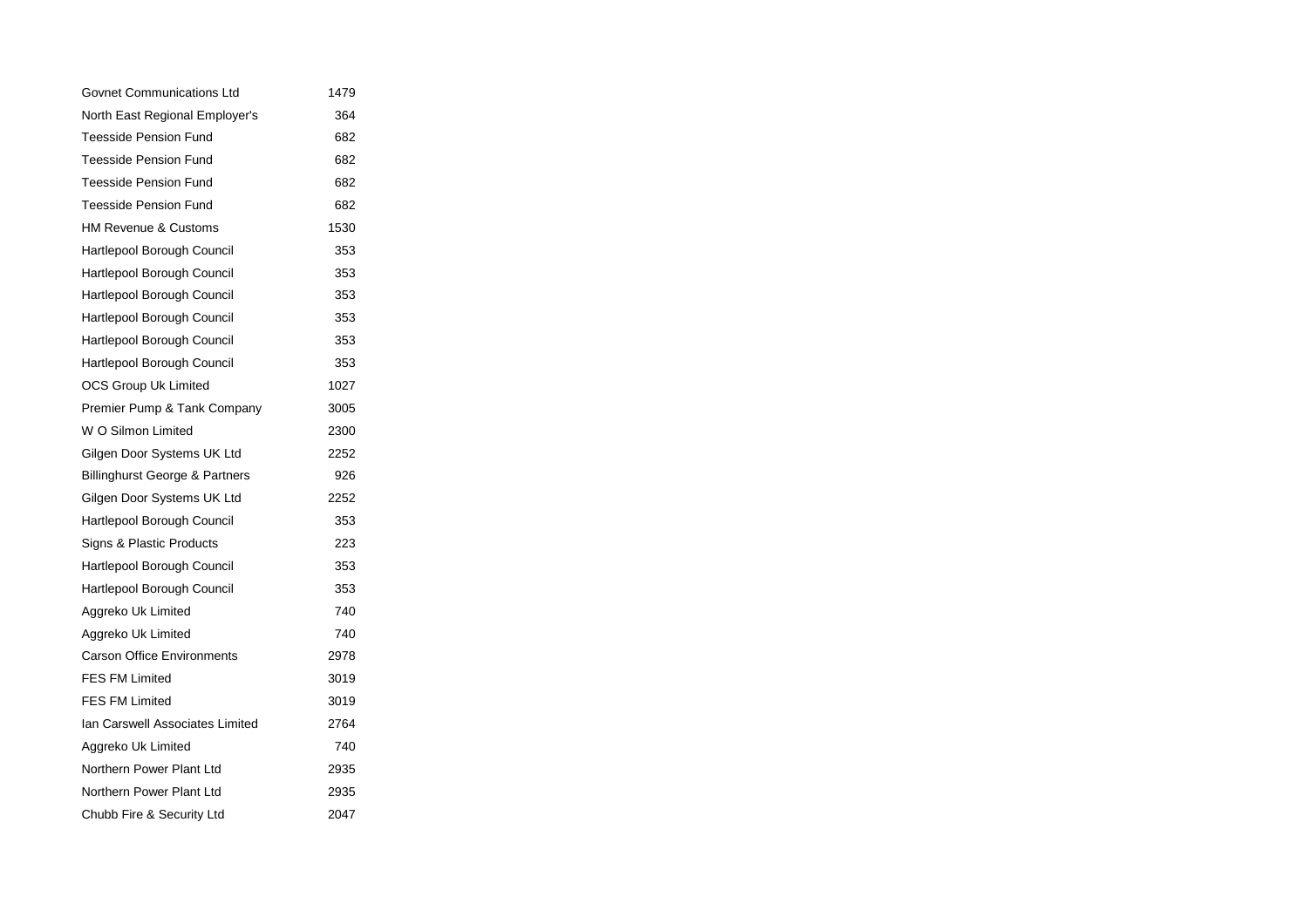| <b>Crusader Fire</b>             | 1058 |  |
|----------------------------------|------|--|
| Gilgen Door Systems UK Ltd       | 2252 |  |
| <b>SGS MIS Environmental Ltd</b> | 408  |  |
| <b>SGS MIS Environmental Ltd</b> | 408  |  |
| Corona Energy                    | 2646 |  |
| Corona Energy                    | 2646 |  |
| Corona Energy                    | 2646 |  |
| Corona Energy                    | 2646 |  |
| Corona Energy                    | 2646 |  |
| Corona Energy                    | 2646 |  |
| Corona Energy                    | 2646 |  |
| Corona Energy                    | 2646 |  |
| Npower Northern Limited          | 955  |  |
| Npower Northern Limited          | 955  |  |
| Npower Northern Limited          | 955  |  |
| Npower Northern Limited          | 955  |  |
| Npower Northern Limited          | 955  |  |
| Npower Northern Limited          | 955  |  |
| Npower Northern Limited          | 955  |  |
| Npower Northern Limited          | 955  |  |
| Npower Northern Limited          | 955  |  |
| Npower Northern Limited          | 955  |  |
| Npower Northern Limited          | 955  |  |
| Npower Northern Limited          | 955  |  |
| Npower Northern Limited          | 955  |  |
| Hartlepool Water                 | 359  |  |
| Northumbrian Water               | 661  |  |
| Hartlepool Water                 | 359  |  |
| Northumbrian Water               | 661  |  |
| <b>Greenham Trading Limited</b>  | 337  |  |
| <b>Boc Limited</b>               | 2249 |  |
| <b>Boc Limited</b>               | 2249 |  |
| MedTree                          | 1300 |  |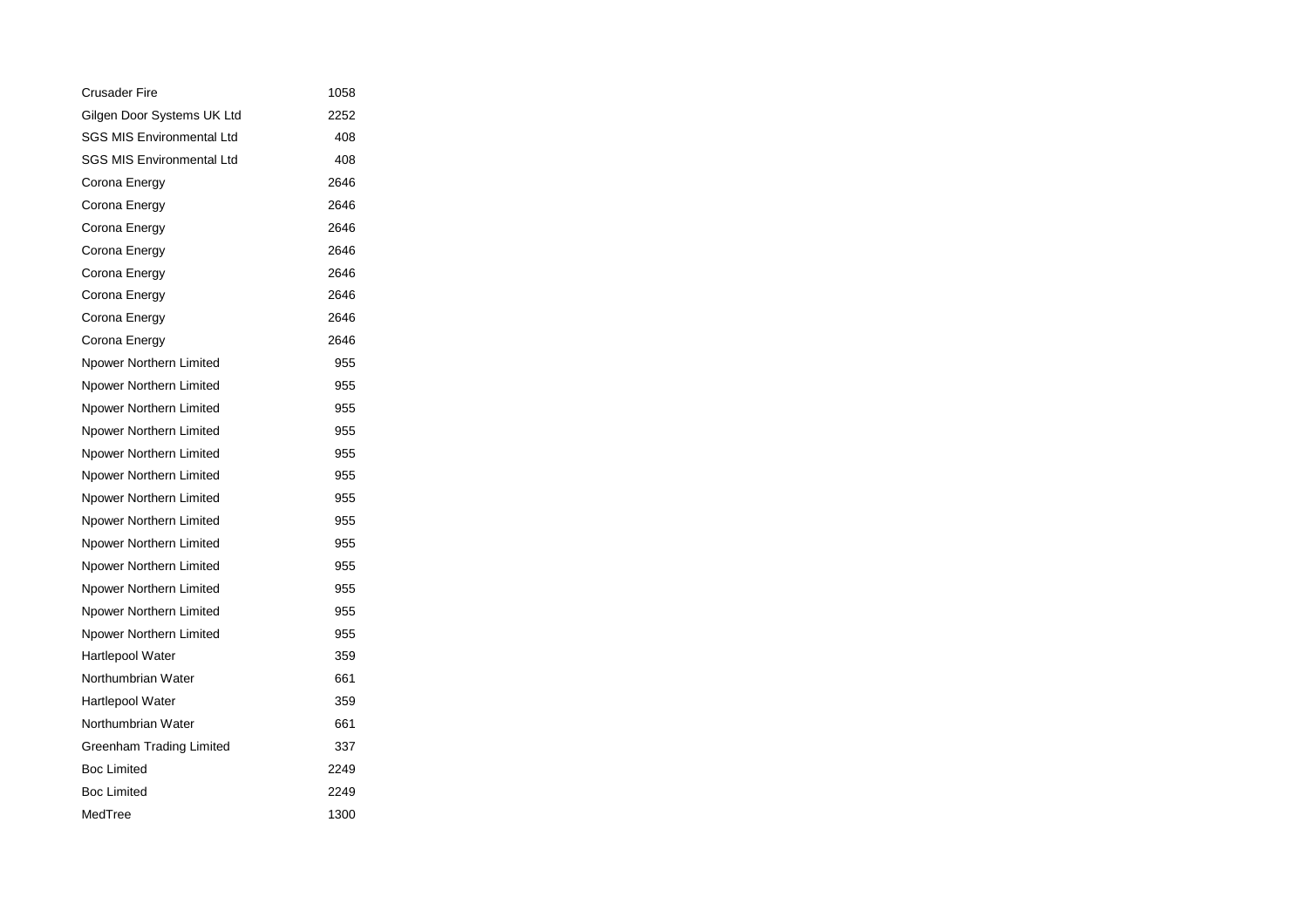| MedTree                                   | 1300 |  |
|-------------------------------------------|------|--|
| Speedings Ltd                             | 644  |  |
| Initial Washroom Solutions                | 2442 |  |
| Hartlepool Borough Council                | 353  |  |
| Supplies Team Ltd                         | 2558 |  |
| <b>Carson Office Environments</b>         | 2978 |  |
| Glassfibre Flagpoles Limited              | 901  |  |
| Supplies Team Ltd                         | 2558 |  |
| <b>Churchill Security Solutions Ltd</b>   | 1365 |  |
| Harvest Energy Ltd                        | 2928 |  |
| Harvest Energy Ltd                        | 2928 |  |
| Harvest Energy Ltd                        | 2928 |  |
| Harvest Energy Ltd                        | 2928 |  |
| Inchcape Fleet Solutions                  | 2588 |  |
| Inchcape Fleet Solutions                  | 2588 |  |
| Volkswagon Group Uk Limited               | 725  |  |
| Volkswagon Group Uk Limited               | 725  |  |
| <b>Clark Masts Technical Services Ltd</b> | 694  |  |
| <b>Nesmo Truck Bodies</b>                 | 436  |  |
| <b>Electro Diesel Ne Limited</b>          | 307  |  |
| Electro Diesel Ne Limited                 | 307  |  |
| <b>Fleet Factors Limited</b>              | 327  |  |
| Scania (Great Britain) Limited            | 707  |  |
| <b>Bolt-Tech</b>                          | 1505 |  |
| Greenham Trading Limited                  | 337  |  |
| Goodyear Dunlop Uk Limited                | 959  |  |
| Goodyear Dunlop Uk Limited                | 959  |  |
| <b>Colin Smails</b>                       | 209  |  |
| <b>Colin Smails</b>                       | 209  |  |
| Fuchs Lubricants (Uk) Plc                 | 1243 |  |
| Fuchs Lubricants (Uk) Plc                 | 1243 |  |
| Clan Tools & Plant Ltd                    | 395  |  |
| Clan Tools & Plant Ltd                    | 395  |  |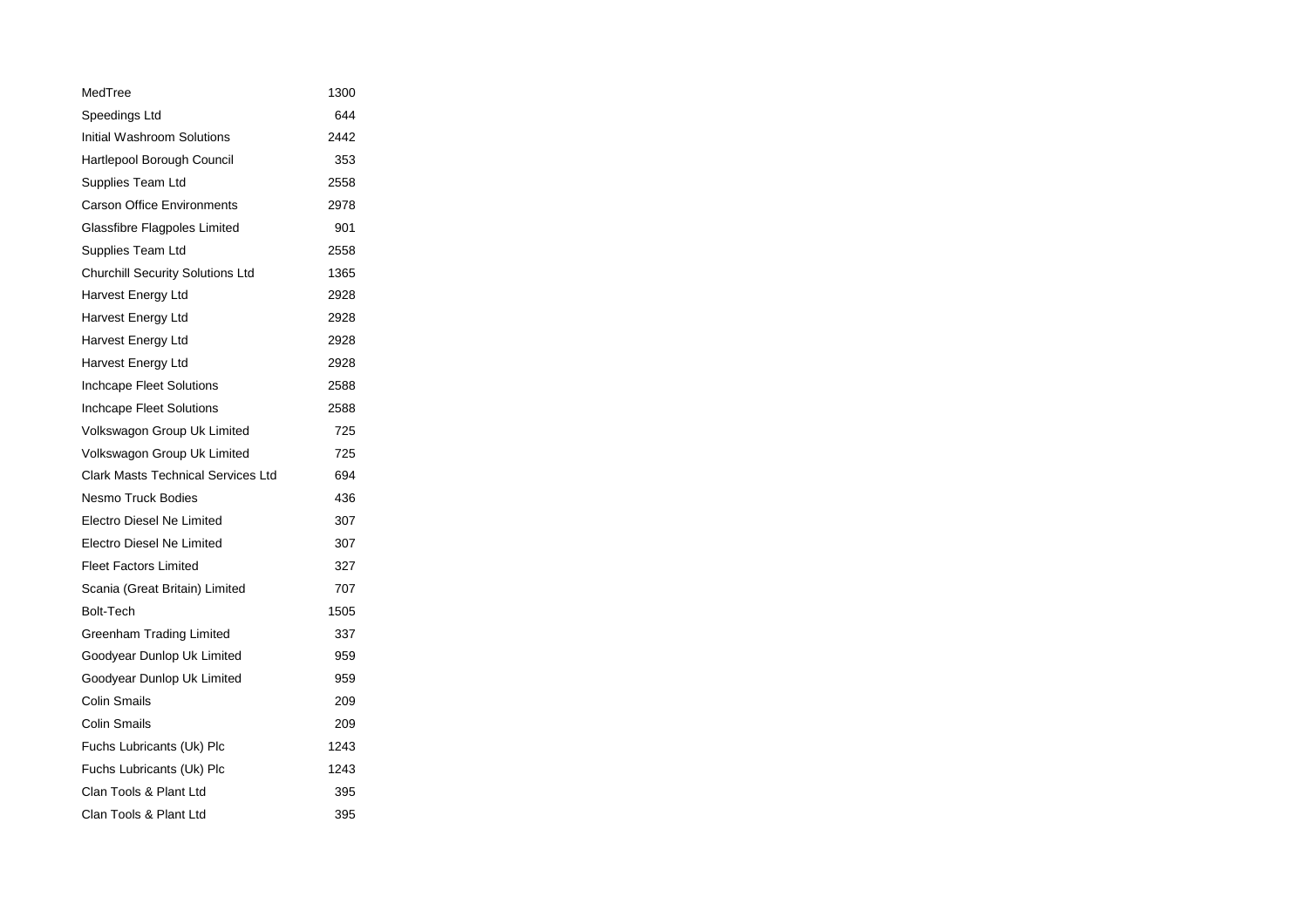| Clan Tools & Plant Ltd                 | 395  |
|----------------------------------------|------|
| Clan Tools & Plant Ltd                 | 395  |
| Clan Tools & Plant Ltd                 | 395  |
| <b>Holmatro UK Limited</b>             | 2351 |
| <b>Holmatro UK Limited</b>             | 2351 |
| <b>Holmatro UK Limited</b>             | 2351 |
| <b>Holmatro UK Limited</b>             | 2351 |
| Kiowa Ltd                              | 765  |
| Airservices UK                         | 163  |
| Airservices UK                         | 163  |
| Airservices UK                         | 163  |
| Airservices UK                         | 163  |
| Airservices UK                         | 163  |
| Airservices UK                         | 163  |
| Airservices UK                         | 163  |
| Airservices UK                         | 163  |
| Airservices UK                         | 163  |
| Airservices UK                         | 163  |
| Supplies Team Ltd                      | 2558 |
| Supplies Team Ltd                      | 2558 |
| The Print Factory                      | 139  |
| <b>CFB Risk Management Service CIC</b> | 2754 |
| <b>Bristol Uniforms Limited</b>        | 202  |
| <b>Elizabeths Embroidery</b>           | 2126 |
| <b>Elizabeths Embroidery</b>           | 2126 |
| <b>Elizabeths Embroidery</b>           | 2126 |
| <b>Elizabeths Embroidery</b>           | 2126 |
| <b>Elizabeths Embroidery</b>           | 2126 |
| Elizabeths Embroidery                  | 2126 |
| <b>Elizabeths Embroidery</b>           | 2126 |
| <b>Elizabeths Embroidery</b>           | 2126 |
| <b>Elizabeths Embroidery</b>           | 2126 |
| Hi Tec Sports Uk Ltd                   | 2985 |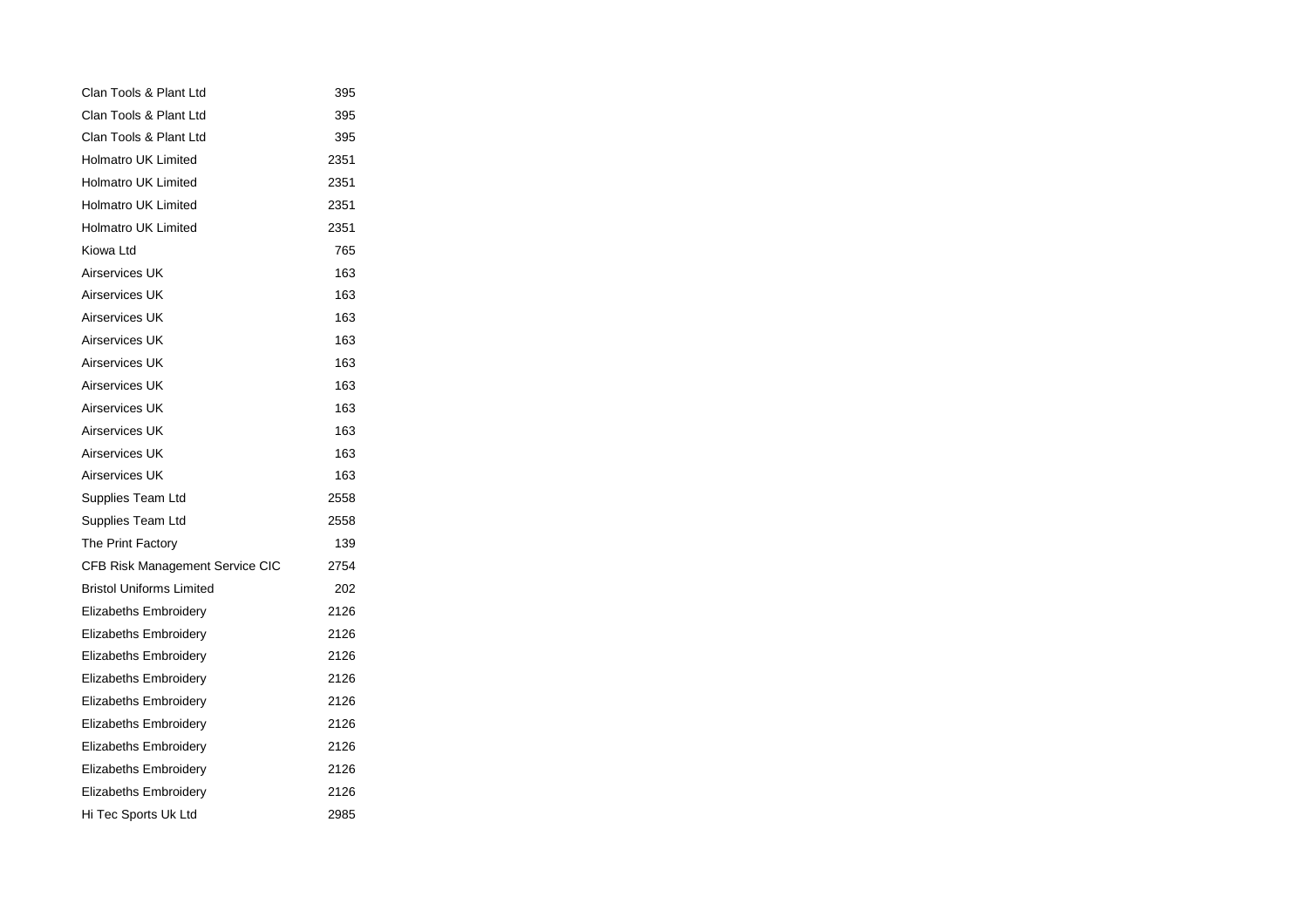| <b>SGS MIS Environmental Ltd</b>          | 408  |
|-------------------------------------------|------|
| Southcombe Brothers Limited               | 221  |
| <b>B T Telecommunications Plc</b>         | 576  |
| O2 (Uk) Limited                           | 784  |
| O2 (Uk) Limited                           | 784  |
| O2 (Uk) Limited                           | 784  |
| Orange Personal Comm Services Ltd         | 196  |
| Orange Personal Comm Services Ltd         | 196  |
| <b>Airwave Solutions Ltd</b>              | 2690 |
| <b>Communities &amp; Local Government</b> | 2012 |
| <b>Communities &amp; Local Government</b> | 2012 |
| <b>Communities &amp; Local Government</b> | 2012 |
| <b>Communities &amp; Local Government</b> | 2012 |
| Civica UK Limited                         | 1907 |
| Insight Direct (Uk) Limited               | 777  |
| D & A Systems                             | 286  |
| <b>Russell Telecom Limited</b>            | 714  |
| Insight Direct (Uk) Limited               | 777  |
| Mellors Catering Services Limited         | 1998 |
| Mellors Catering Services Limited         | 1998 |
| J L A Limited                             | 475  |
| J L A Limited                             | 475  |
| The Danwood Group Limited                 | 999  |
| The Danwood Group Limited                 | 999  |
| L Whitaker Services Limited               | 1197 |
| <b>Sprue Safety Products Limited</b>      | 2120 |
| <b>Sprue Safety Products Limited</b>      | 2120 |
| <b>Sprue Safety Products Limited</b>      | 2120 |
| <b>Sprue Safety Products Limited</b>      | 2120 |
| <b>Sprue Safety Products Limited</b>      | 2120 |
| <b>Sprue Safety Products Limited</b>      | 2120 |
| <b>Sprue Safety Products Limited</b>      | 2120 |
| Sprue Safety Products Limited             | 2120 |